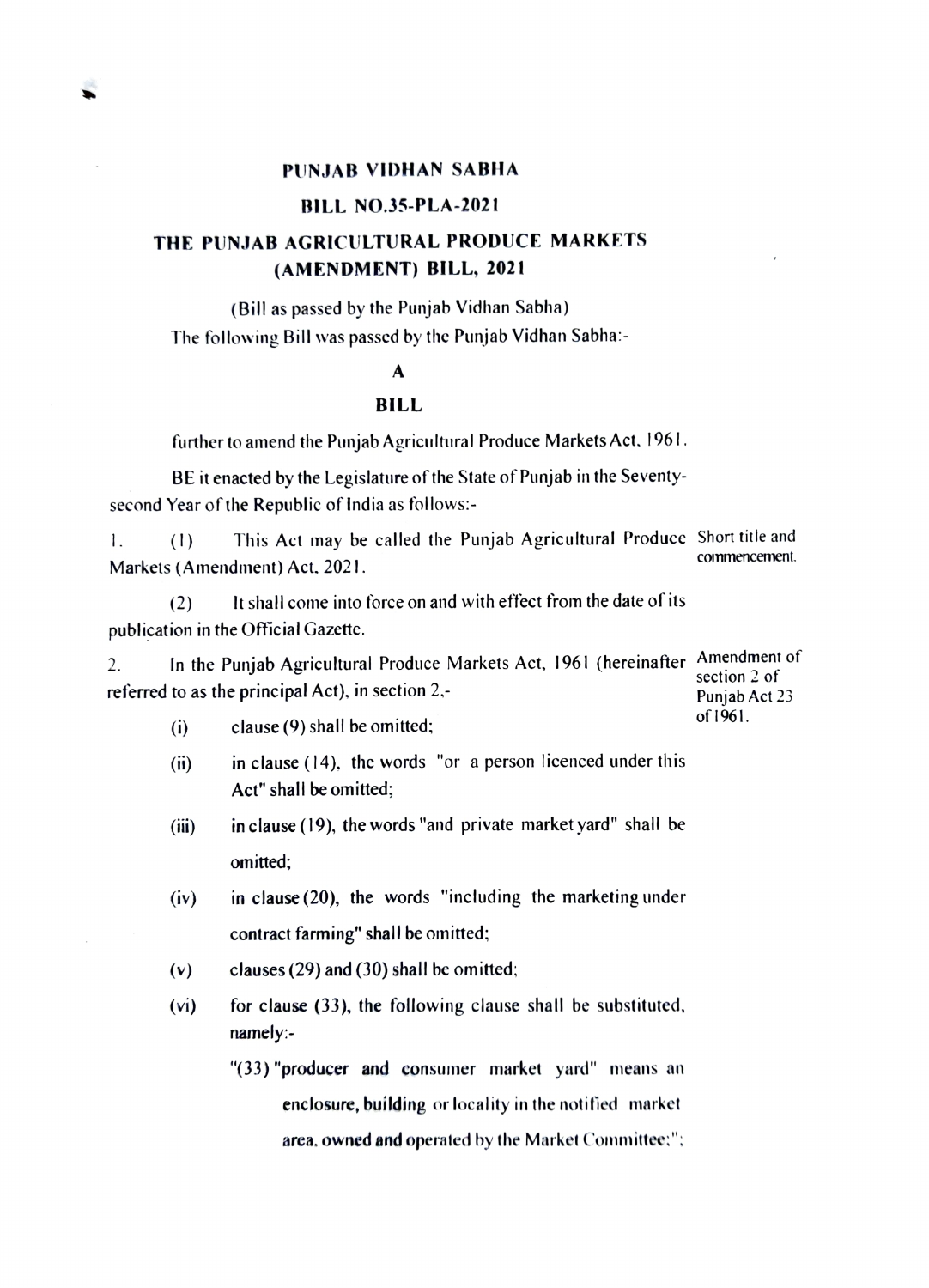|                                                     | in clause (34), the words and sign "by a group of producers,<br>(vii)<br>Farmer Producer Organization. Farmer Agri. Business<br>Consortium. Farmer Producer Company or" shall be omitted:        |
|-----------------------------------------------------|--------------------------------------------------------------------------------------------------------------------------------------------------------------------------------------------------|
|                                                     | (viii)<br>clause (35) shall be omitted;                                                                                                                                                          |
|                                                     | (ix)<br>in clause (40), the words "or special purpose vehicle or<br>company" shall be omitted; and                                                                                               |
|                                                     | (x)<br>in clause (41), after the word "Agriculture", the words "and<br>Farmers Welfare" shall be inserted.                                                                                       |
| endment of<br>3.<br>ion 7 of                        | In the principal Act, in section 7,-                                                                                                                                                             |
| ab Act 23<br>61.                                    | (i)<br>in sub-section (1), the words "and one or more private market<br>yards" shall be omitted: and                                                                                             |
|                                                     | (ii)<br>in sub-section (2), the words "and one or more private market<br>yards" shall be omitted.                                                                                                |
| ndment<br>4.<br>ction 7-B<br>injab Act<br>1961.     | In the principal Act, in section 7-B, for sub-section (2), the following<br>sub-section shall be substituted, namely-                                                                            |
|                                                     | "(2) Such special market yards may be managed directly by the<br>Board.".                                                                                                                        |
| sion of<br>5.<br>$2n$ 7-C of<br>$1b$ Act 23<br>1.5  | In the principal Act, section 7-C shall be omitted.                                                                                                                                              |
| idment<br>6.<br>$\pi$ tion 7-D<br>njab Act<br>1961. | In the principal Act, in section 7-D, the words and signs "any person or<br>a group of producers or" and ", as the case may be," shall be omitted.                                               |
| dment<br>7.<br>tion 7-E<br>njab Act<br>961.         | In the principal Act, in section 7-E, the words "a group of producers or<br>Farmer Producer Organisation or Farmer Agri. business Consortium<br>or Farmer Producer Company or" shall be omitted. |
| dment<br>8.<br>tion 7-F<br>ijab Act<br>961.         | In the principal Act, in section 7-F, for the words "any person", the<br>words "the Board" shall be substituted and the proviso thereto shall be                                                 |
| ion of<br>9.<br>17-H of<br>Act 23                   | In the principal Act, section 7-H shall be omitted.                                                                                                                                              |

 $\label{eq:2.1} \mathcal{L}(\mathcal{L}^{\text{max}}_{\text{max}}(\mathcal{L}^{\text{max}}_{\text{max}}))$